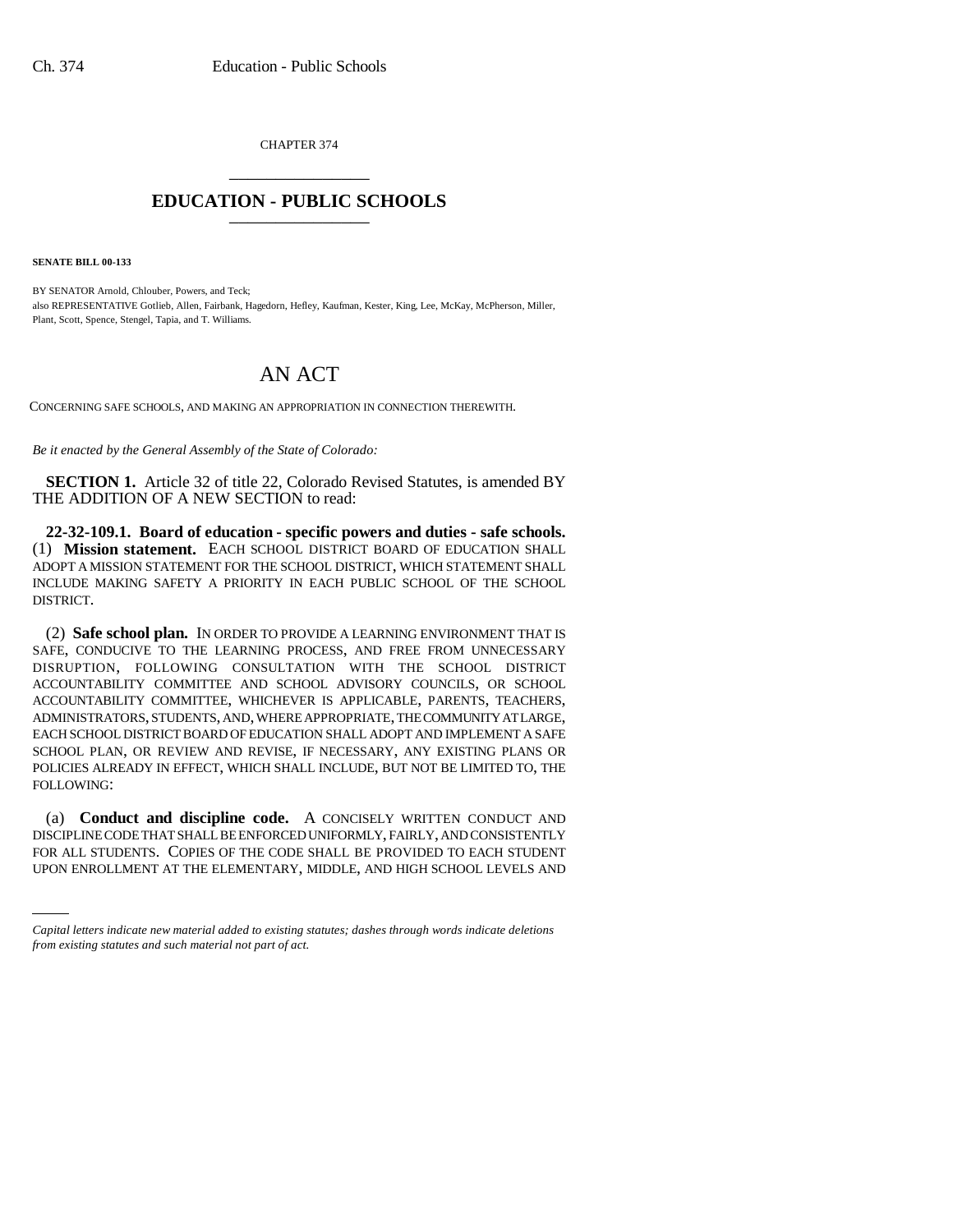SHALL BE POSTED OR KEPT ON FILE AT EACH PUBLIC SCHOOL IN THE SCHOOL DISTRICT. THE CODE SHALL INCLUDE, BUT SHALL NOT BE LIMITED TO:

#### (I) GENERAL POLICIES ON STUDENT CONDUCT, SAFETY, AND WELFARE;

(II) GENERAL POLICIES AND PROCEDURES FOR DEALING WITH STUDENTS WHO CAUSE A DISRUPTION IN THE CLASSROOM, ON SCHOOL GROUNDS, IN SCHOOL VEHICLES, OR AT SCHOOL ACTIVITIES OR SANCTIONED EVENTS, INCLUDING A SPECIFIC POLICY ALLOWING A TEACHER TO REMOVE A DISRUPTIVE STUDENT FROM HIS OR HER CLASSROOM AND, UPON THE THIRD SUCH REMOVAL FROM A TEACHER'S CLASS, TO REMOVE THE DISRUPTIVE STUDENT FROM SUCH TEACHER'S CLASS FOR THE REMAINDER OF THE TERM OF THE CLASS. THE GENERAL POLICIES AND PROCEDURES SHALL INCLUDE A DUE PROCESS PROCEDURE, WHICH AT A MINIMUM SHALL REQUIRE THAT, AS SOON AS POSSIBLE AFTER A REMOVAL, THE TEACHER OR THE SCHOOL PRINCIPAL SHALL CONTACT THE PARENT OR LEGAL GUARDIAN OF THE STUDENT TO REQUEST HIS OR HER ATTENDANCE AT A STUDENT-TEACHER CONFERENCE REGARDING THE REMOVAL. A BEHAVIOR PLAN MAY BE DEVELOPED AFTER THE FIRST SUCH REMOVAL FROM CLASS, AND SHALL BE DEVELOPED AFTER THE SECOND SUCH REMOVAL FROM CLASS. ANY POLICY OR PROCEDURE ADOPTED SHALL COMPLY WITH APPLICABLE FEDERAL AND STATE LAWS, INCLUDING, BUT NOT LIMITED TO LAWS REGARDING STUDENTS WITH DISABILITIES.

(III) PROVISIONS FOR THE INITIATION OF EXPULSION PROCEEDINGS FOR STUDENTS WHO QUALIFY AS HABITUALLY DISRUPTIVE BY CAUSING A DISRUPTION IN THE CLASSROOM, ON SCHOOL GROUNDS, IN SCHOOL VEHICLES, OR AT SCHOOL ACTIVITIES OR SANCTIONED EVENTS FOR A THIRD TIME DURING A SINGLE SCHOOL YEAR OR CALENDAR YEAR;

(IV) POLICIES AND PROCEDURES FOR THE USE OF ACTS OF REASONABLE AND APPROPRIATE PHYSICAL INTERVENTION OR FORCE IN DEALING WITH DISRUPTIVE STUDENTS; EXCEPT THAT NO BOARD SHALL ADOPT A DISCIPLINE CODE THAT INCLUDES PROVISIONS THAT ARE IN CONFLICT WITH THE DEFINITION OF CHILD ABUSE IN SECTION 18-6-401 (1), C.R.S., AND SECTION 19-1-103 (1), C.R.S.;

(V) GENERAL POLICIES AND PROCEDURES FOR DETERMINING THE CIRCUMSTANCES UNDER AND THE MANNER IN WHICH DISCIPLINARY ACTIONS, INCLUDING SUSPENSION AND EXPULSION, SHALL BE IMPOSED IN ACCORDANCE WITH THE PROVISIONS OF SECTIONS 22-33-105 AND 22-33-106;

(VI) A SPECIFIC POLICY CONCERNING GANG-RELATED ACTIVITIES IN THE SCHOOL, ON SCHOOL GROUNDS, IN SCHOOL VEHICLES, OR AT SCHOOL ACTIVITIES OR SANCTIONED EVENTS;

(VII) WRITTEN PROHIBITION, CONSISTENT WITH SECTION 22-33-106, OF STUDENTS FROM BRINGING DANGEROUS WEAPONS, DRUGS, OR OTHER CONTROLLED SUBSTANCES TO SCHOOL, ON SCHOOL GROUNDS, IN SCHOOL VEHICLES, OR AT SCHOOL ACTIVITIES OR SANCTIONED EVENTS AND FROM USING DRUGS, OTHER CONTROLLED SUBSTANCES, OR TOBACCO PRODUCTS ON SCHOOL GROUNDS, IN SCHOOL VEHICLES, OR AT SCHOOL ACTIVITIES OR SANCTIONED EVENTS;

(VIII) A WRITTEN POLICY CONCERNING SEARCHES ON SCHOOL GROUNDS,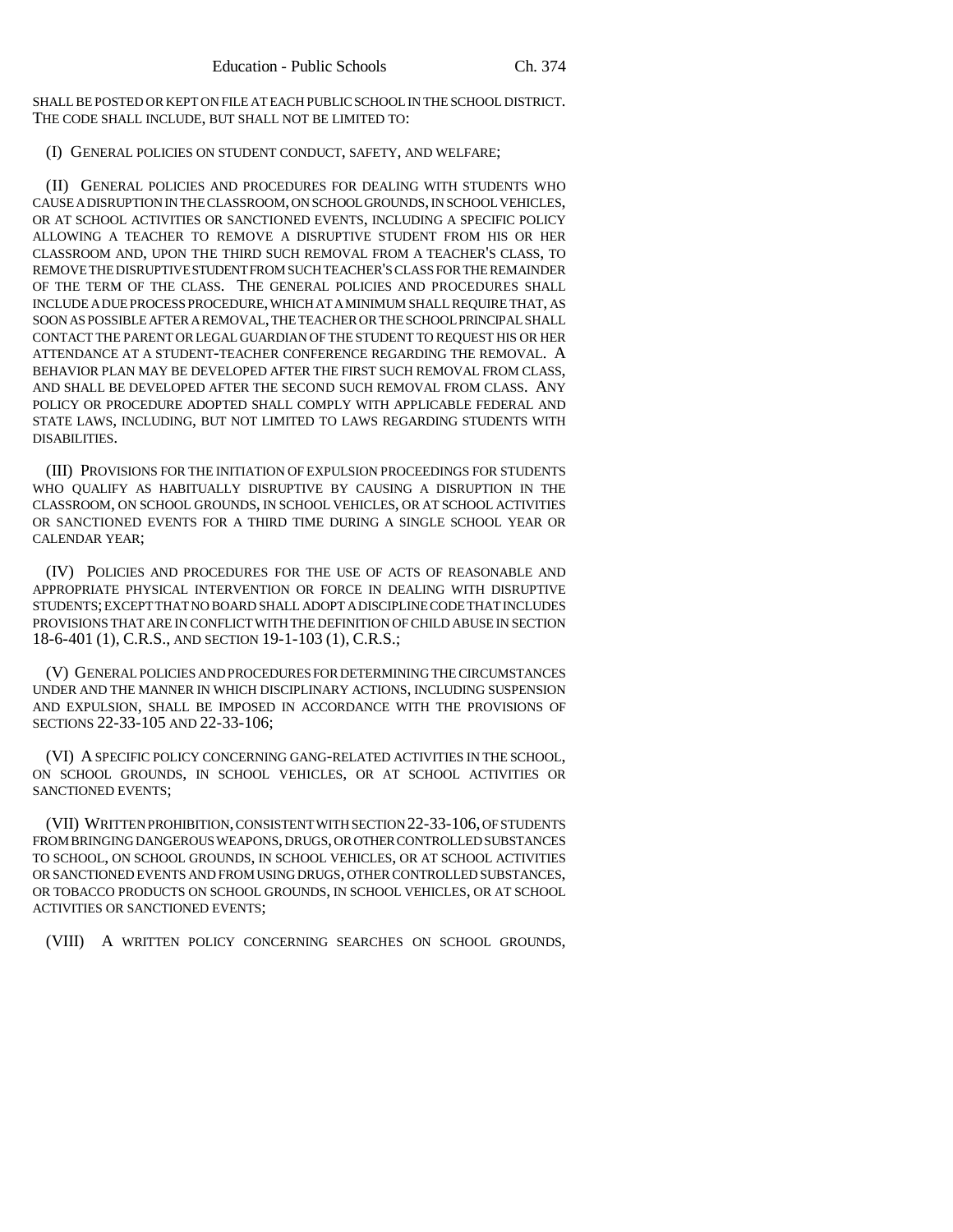INCLUDING STUDENT LOCKERS; AND

(IX) A DRESS CODE POLICY THAT DEFINES AND PROHIBITS STUDENTS FROM WEARING APPAREL THAT IS DEEMED DISRUPTIVE TO THE CLASSROOM ENVIRONMENT OR TO THE MAINTENANCE OF A SAFE AND ORDERLY SCHOOL. THE DRESS CODE POLICY MAY REQUIRE STUDENTS TO WEAR A SCHOOL UNIFORM OR MAY ESTABLISH MINIMUM STANDARDS OF DRESS.

(b) **Safe school reporting requirements.** A POLICY WHEREBY THE PRINCIPAL OF EACH PUBLIC SCHOOL IN A SCHOOL DISTRICT SHALL SUBMIT ANNUALLY, IN A MANNER AND BY A DATE SPECIFIED BY RULE OF THE STATE BOARD, A WRITTEN REPORT TO THE BOARD OF EDUCATION OF SUCH SCHOOL DISTRICT CONCERNING THE LEARNING ENVIRONMENT IN THE SCHOOL DURING THAT SCHOOL YEAR. THE BOARD OF EDUCATION OF THE SCHOOL DISTRICT ANNUALLY SHALL COMPILE THE REPORTS FROM EVERY SCHOOL IN THE DISTRICT AND SHALL SUBMIT THE COMPILED REPORT TO THE DEPARTMENT OF EDUCATION IN A FORMAT SPECIFIED BY RULE OF THE STATE BOARD. THE COMPILED REPORT SHALL BE MADE AVAILABLE TO THE GENERAL PUBLIC. SUCH REPORT SHALL INCLUDE, BUT NEED NOT BE LIMITED TO, THE FOLLOWING SPECIFIC INFORMATION FOR THE PRECEDING SCHOOL YEAR:

(I) THE TOTAL ENROLLMENT FOR THE SCHOOL;

(II) THE AVERAGE DAILY ATTENDANCE RATE AT THE SCHOOL;

(III) DROPOUT RATES FOR GRADES SEVEN THROUGH TWELVE, IF SUCH GRADES ARE TAUGHT AT THE SCHOOL; AND

(IV) THE NUMBER OF CONDUCT AND DISCIPLINE CODE VIOLATIONS, INCLUDING BUT NOT LIMITED TO SPECIFIC INFORMATION ON THE NUMBER OF AND THE ACTION TAKEN WITH RESPECT TO EACH OF THE FOLLOWING TYPES OF VIOLATIONS:

(A) CARRYING, BRINGING, USING, OR POSSESSING A DANGEROUS WEAPON ON SCHOOL GROUNDS, IN SCHOOL VEHICLES, OR AT SCHOOL ACTIVITIES OR SANCTIONED EVENTS WITHOUT THE AUTHORIZATION OF THE SCHOOL OR THE SCHOOL DISTRICT;

(B) USE OR POSSESSION OF ALCOHOL ON SCHOOL GROUNDS, IN SCHOOL VEHICLES, OR AT SCHOOL ACTIVITIES OR SANCTIONED EVENTS;

(C) USE, POSSESSION, OR SALE OF A DRUG OR CONTROLLED SUBSTANCE ON SCHOOL GROUNDS, IN SCHOOL VEHICLES, OR AT SCHOOL ACTIVITIES OR SANCTIONED EVENTS;

(D) USE OR POSSESSION OF TOBACCO PRODUCTS ON SCHOOL GROUNDS, IN SCHOOL VEHICLES, OR AT SCHOOL ACTIVITIES OR SANCTIONED EVENTS;

(E) BEING WILFULLY DISOBEDIENT OR OPENLY AND PERSISTENTLY DEFIANT AND INTERFERING WITH THE ORDERLY FLOW OF INFORMATION IN A CLASSROOM;

(F) COMMISSION OF AN ACT ON SCHOOL GROUNDS THAT, IF COMMITTED BY AN ADULT, WOULD BE CONSIDERED CRIMINAL ASSAULT, OTHER THAN THIRD DEGREE ASSAULT;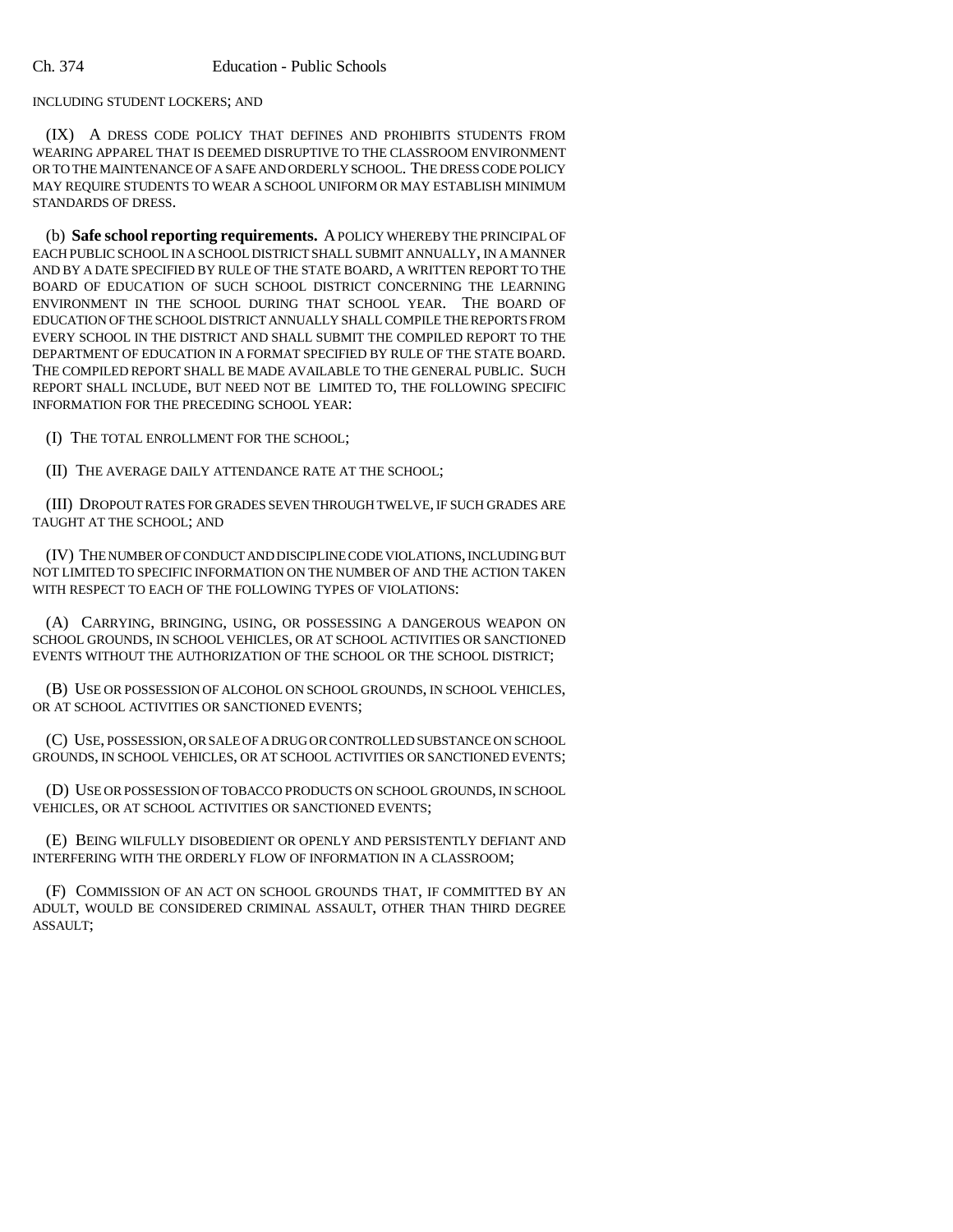(G) BEHAVIOR ON OR OFF SCHOOL PROPERTY THAT IS DETRIMENTAL TO THE WELFARE OR SAFETY OF OTHER STUDENTS OR OF SCHOOL PERSONNEL, INCLUDING BEHAVIOR THAT CREATES A THREAT OF PHYSICAL HARM TO THE STUDENT OR TO OTHER STUDENTS;

(H) WILLFUL DESTRUCTION OR DEFACEMENT OF SCHOOL PROPERTY;

(I) REPEATED INTERFERENCE WITH THE SCHOOL'S ABILITY TO PROVIDE EDUCATIONAL OPPORTUNITIES TO AND A SAFE ENVIRONMENT FOR OTHER STUDENTS;

(J) COMMISSION OF AN ACT ON SCHOOL GROUNDS THAT, IF COMMITTED BY AN ADULT, WOULD BE CONSIDERED ROBBERY; AND

(K) OTHER VIOLATIONS OF THE CODE OF CONDUCT AND DISCIPLINE THAT RESULTED IN DOCUMENTATION OF THE CONDUCT IN A STUDENT'S RECORD.

(V) FOR PURPOSES OF SUBPARAGRAPH (IV) OF THIS PARAGRAPH (b), "ACTION TAKEN" MEANS THE SPECIFIC TYPE OF DISCIPLINE, INCLUDING BUT NOT LIMITED TO THE FOLLOWING CATEGORIES OF DISCIPLINE:

(A) IN-SCHOOL SUSPENSION;

(B) OUT-OF-SCHOOL SUSPENSION;

(C) CLASSROOM REMOVAL IN ACCORDANCE WITH BOARD POLICY;

(D) EXPULSION;

(E) REFERRAL TO A LAW ENFORCEMENT AGENCY; OR

(F) ANY OTHER FORM OF DISCIPLINE, WHICH SHALL BE OFFICIALLY IDENTIFIED AS PART OF A BOARD POLICY;

(VI) THE CONDUCT AND DISCIPLINE CODE VIOLATIONS REQUIRED TO BE REPORTED PURSUANT TO SUBPARAGRAPH (IV) OF THIS PARAGRAPH (b) SHALL SPECIFICALLY IDENTIFY EACH CONDUCT AND DISCIPLINE CODE VIOLATION BY A STUDENT WITH A DISABILITY AND EACH ACTION TAKEN WITH RESPECT TO EACH VIOLATION BY A STUDENT WITH A DISABILITY.

(VII) THE AVERAGE CLASS SIZE FOR EACH PUBLIC ELEMENTARY, MIDDLE SCHOOL OR JUNIOR HIGH SCHOOL, AND SENIOR HIGH SCHOOL IN THE STATE CALCULATED AS THE TOTAL NUMBER OF STUDENTS ENROLLED IN THE SCHOOL DIVIDED BY THE NUMBER OF FULL-TIME TEACHERS IN THE SCHOOL. FOR PURPOSES OF THIS SUBPARAGRAPH (VI), "FULL-TIME TEACHER" MEANS A PERSON WHO IS LICENSED PURSUANT TO ARTICLE 60.5 OF THIS TITLE OR AUTHORIZED BY A LETTER OF AUTHORIZATION ISSUED PURSUANT TO SECTION 22-60.5-111 TO TEACH, AND IS PRIMARILY ENGAGED IN TEACHING DURING A SUBSTANTIAL MAJORITY OF THE INSTRUCTIONAL MINUTES PER SCHOOL DAY.

(3) **Agreements with state agencies.** EACH BOARD OF EDUCATION SHALL COOPERATE AND, TO THE EXTENT POSSIBLE, DEVELOP WRITTEN AGREEMENTS WITH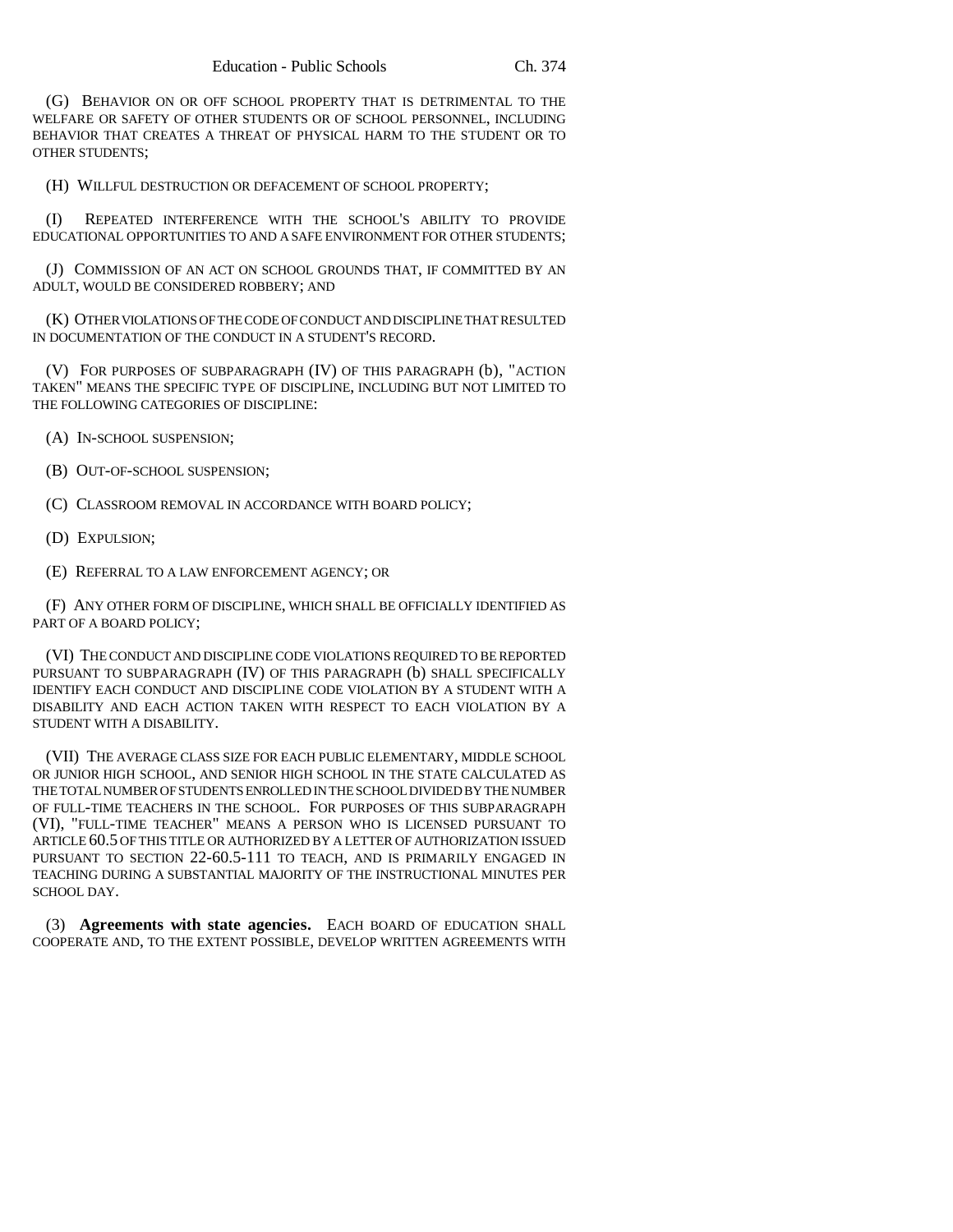#### Ch. 374 Education - Public Schools

LAW ENFORCEMENT OFFICIALS, THE JUVENILE JUSTICE SYSTEM, AND SOCIAL SERVICES, AS ALLOWED UNDER STATE AND FEDERAL LAW, TO KEEP EACH SCHOOL ENVIRONMENT SAFE. EACH BOARD OF EDUCATION SHALL ADOPT A POLICY WHEREBY PROCEDURES WILL BE USED FOLLOWING INSTANCES OF ASSAULT UPON, DISORDERLY CONDUCT TOWARD, HARASSMENT OF, THE MAKING KNOWINGLY OF A FALSE ALLEGATION OF CHILD ABUSE AGAINST, OR ANY ALLEGED OFFENSE UNDER THE "COLORADO CRIMINAL CODE" DIRECTED TOWARD A SCHOOLTEACHER OR SCHOOL EMPLOYEE OR INSTANCES OF DAMAGE OCCURRING ON THE PREMISES TO THE PERSONAL PROPERTY OF A SCHOOLTEACHER OR SCHOOL EMPLOYEE BY A STUDENT. SUCH PROCEDURES SHALL INCLUDE, AT A MINIMUM, THE FOLLOWING PROVISIONS:

(a) SUCH SCHOOLTEACHER OR SCHOOL EMPLOYEE SHALL FILE A COMPLAINT WITH THE SCHOOL ADMINISTRATION AND THE BOARD OF EDUCATION.

(b) THE SCHOOL ADMINISTRATION SHALL, AFTER RECEIPT OF SUCH REPORT AND PROOF DEEMED ADEQUATE TO THE SCHOOL ADMINISTRATION, SUSPEND THE STUDENT FOR THREE DAYS, SUCH SUSPENSION TO BE IN ACCORDANCE WITH THE PROCEDURES ESTABLISHED THEREFOR, AND SHALL INITIATE PROCEDURES FOR THE FURTHER SUSPENSION OR EXPULSION OF THE STUDENT WHERE INJURY OR PROPERTY DAMAGE HAS OCCURRED.

(c) THE SCHOOL ADMINISTRATION SHALL REPORT THE INCIDENT TO THE DISTRICT ATTORNEY OR THE APPROPRIATE LOCAL LAW ENFORCEMENT AGENCY OR OFFICER, WHO SHALL, UPON RECEIVING SUCH REPORT, INVESTIGATE THE INCIDENT TO DETERMINE THE APPROPRIATENESS OF FILING CRIMINAL CHARGES OR INITIATING DELINQUENCY PROCEEDINGS.

(4) **Crisis management policy.** EACH BOARD OF EDUCATION SHALL ESTABLISH A CRISIS MANAGEMENT POLICY THAT, AT A MINIMUM, SETS FORTH WRITTEN PROCEDURES FOR TAKING ACTION AND COMMUNICATING WITH LOCAL LAW ENFORCEMENT AGENCIES, COMMUNITY EMERGENCY SERVICES, PARENTS, STUDENTS, AND THE MEDIA IN THE EVENT OF A CRISIS. EACH POLICY SHALL PROVIDE FOR SCHOOL DISTRICT EMPLOYEE CRISIS MANAGEMENT TRAINING.

(5) **Safety and security policy.** EACH BOARD OF EDUCATION SHALL ADOPT A POLICY REQUIRING ANNUAL SCHOOL BUILDING INSPECTIONS TO ADDRESS THE REMOVAL OF HAZARDS AND VANDALISM AND ANY OTHER BARRIERS TO SAFETY AND SUPERVISION.

(6) **Sharing information.** NOTWITHSTANDING ANY PROVISION TO THE CONTRARY IN TITLE 24, C.R.S., EACH BOARD OF EDUCATION SHALL ESTABLISH POLICIES CONSISTENT WITH SECTION 24-72-204(3),C.R.S., AND WITH APPLICABLE PROVISIONS OF THE FEDERAL "FAMILY EDUCATION RIGHTS AND PRIVACY ACT OF 1974" (FERPA), 20U.S.C. SEC.1232g, AND ALL FEDERAL REGULATIONS AND APPLICABLE GUIDELINES ADOPTED THERETO, TO SHARE AND RELEASE INFORMATION DIRECTLY RELATED TO A STUDENT AND MAINTAINED BY A PUBLIC SCHOOL OR BY A PERSON ACTING FOR THE PUBLIC SCHOOL IN THE INTEREST OF MAKING SCHOOLS SAFER.

(7) **Open school policy.** EACH BOARD OF EDUCATION SHALL ADOPT AN OPEN SCHOOL POLICY TO ALLOW PARENTS AND MEMBERS OF THE SCHOOL DISTRICT BOARD OF EDUCATION REASONABLE ACCESS TO OBSERVE CLASSES, ACTIVITIES, AND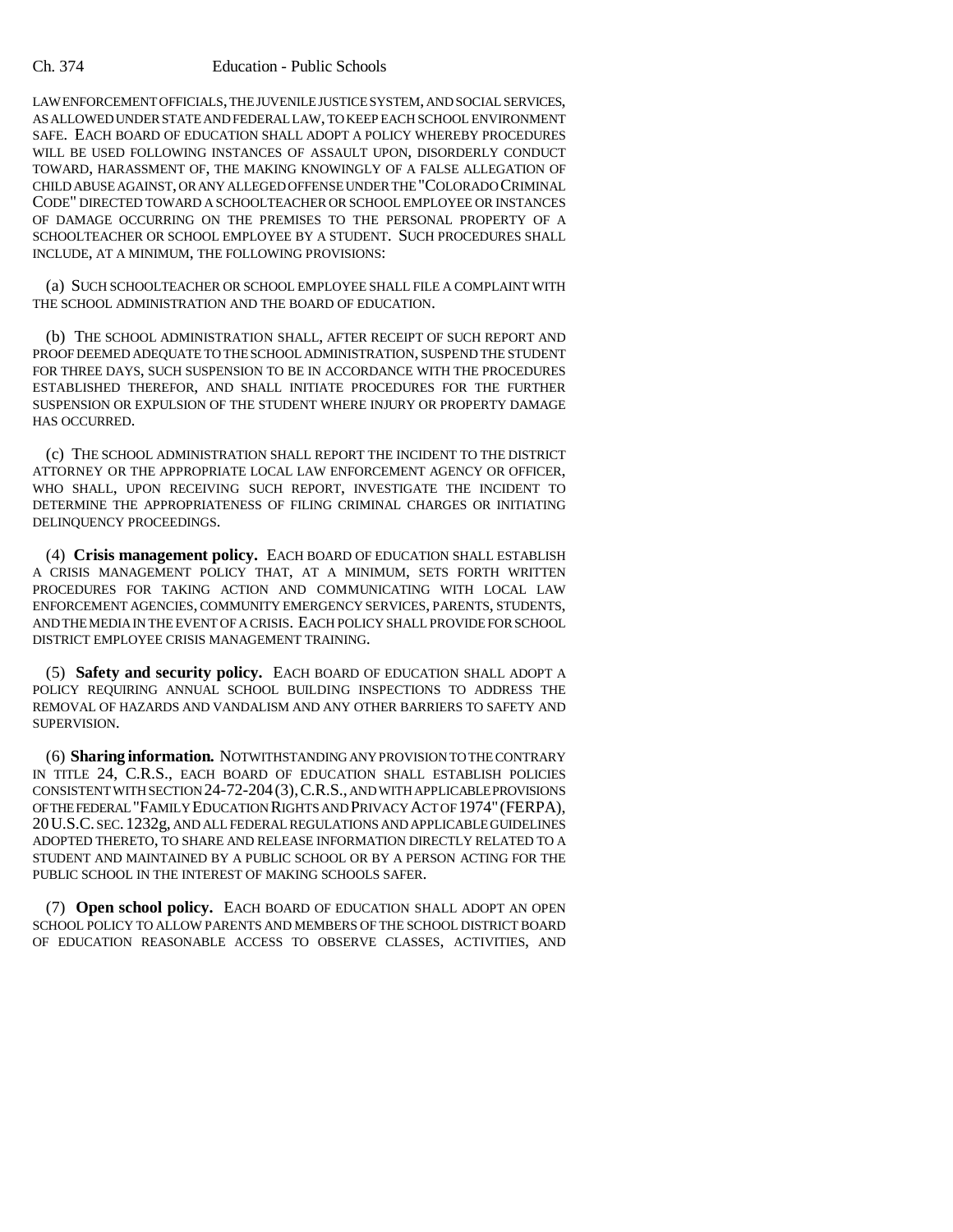FUNCTIONS AT A PUBLIC SCHOOL UPON REASONABLE NOTICE TO THE SCHOOL ADMINISTRATOR'S OFFICE.

(8) **Employee screenings.** EACH BOARD OF EDUCATION SHALL ADOPT A POLICY OF MAKING INQUIRIES UPON GOOD CAUSE TO THE DEPARTMENT OF EDUCATION FOR THE PURPOSES OF SCREENING LICENSED EMPLOYEES AND NONLICENSED EMPLOYEES HIRED ON OR AFTER JANUARY 1, 1991. LICENSED EMPLOYEES EMPLOYED BY SCHOOL DISTRICTS ON OR AFTER JANUARY 1,1991, SHALL BE SCREENED UPON GOOD CAUSE TO CHECK FOR ANY NEW INSTANCES OF CRIMINAL ACTIVITY LISTED IN SECTION 22-32-109.9 (1) (a). NONLICENSED EMPLOYEES EMPLOYED BY A SCHOOL DISTRICT ON OR AFTER JANUARY 1, 1991, SHALL BE SCREENED UPON GOOD CAUSE TO CHECK FOR ANY NEW INSTANCES OF CRIMINAL ACTIVITY LISTED IN SECTION 22-32-109.8 (2) (a).

(9) **Immunity.** (a) A SCHOOL DISTRICT BOARD OF EDUCATION OR ANY PERSON ACTING IN GOOD FAITH IN ACCORDANCE WITH THE PROVISIONS OF SUBSECTION (2) OF THIS SECTION IN CARRYING OUT THE POWERS OR DUTIES AUTHORIZED BY SAID SUBSECTION SHALL BE IMMUNE FROM CIVIL OR CRIMINAL LIABILITY FOR SUCH ACTIONS; EXCEPT THAT A PERSON ACTING WILLFULLY OR WANTONLY IN VIOLATION OF SAID SUBSECTION SHALL NOT BE IMMUNE FROM LIABILITY PURSUANT TO SAID SUBSECTION.

(b) A TEACHER OR ANY OTHER PERSON ACTING IN GOOD FAITH AND IN COMPLIANCE WITH THE CONDUCT AND DISCIPLINE CODE ADOPTED BY THE BOARD OF EDUCATION PURSUANT TO PARAGRAPH (a) OF SUBSECTION (2) OF THIS SECTION SHALL BE IMMUNE FROM CIVIL LIABILITY; EXCEPT THAT A PERSON ACTING WILLFULLY AND WANTONLY SHALL NOT BE IMMUNE FROM LIABILITY PURSUANT TO THIS PARAGRAPH (b). THE COURT SHALL DISMISS ANY CIVIL ACTION RESULTING FROM ACTIONS TAKEN BY A TEACHER OR ANY OTHER PERSON PURSUANT TO THE CONDUCT AND DISCIPLINE CODE ADOPTED BY THE BOARD OF EDUCATION PURSUANT TO PARAGRAPH (a) OF SUBSECTION (2) OF THIS SECTION UPON A FINDING BY THE COURT THAT THE PERSON ACTED IN GOOD FAITH AND IN COMPLIANCE WITH SUCH CONDUCT AND DISCIPLINE CODE AND WAS THEREFORE IMMUNE FROM CIVIL LIABILITY PURSUANT TO PARAGRAPH (a) OF THIS SUBSECTION (9). THE COURT SHALL AWARD COURT COSTS AND REASONABLE ATTORNEY FEES TO THE PREVAILING PARTY IN SUCH A CIVIL ACTION.

(c) IF A CRIMINAL ACTION IS BROUGHT AGAINST A TEACHER OR ANY OTHER PERSON FOR ACTIONS TAKEN PURSUANT TO THE CONDUCT AND DISCIPLINE CODE ADOPTED BY THE BOARD OF EDUCATION PURSUANT TO PARAGRAPH (a) OF SUBSECTION (2) OF THIS SECTION, IT SHALL BE AN AFFIRMATIVE DEFENSE IN SUCH CRIMINAL ACTION THAT THE TEACHER OR SUCH OTHER PERSON WAS ACTING IN GOOD FAITH AND IN COMPLIANCE WITH THE CONDUCT AND DISCIPLINE CODE AND WAS NOT ACTING IN A WILLFUL OR WANTON MANNER IN VIOLATION OF THE CONDUCT AND DISCIPLINE CODE.

(d) AN ACT OF A TEACHER OR ANY OTHER PERSON SHALL NOT BE CONSIDERED CHILD ABUSE PURSUANT TO SECTIONS  $18-6-401$  (1) AND  $19-3-303$  (1), C.R.S., IF:

(I) THE ACT WAS PERFORMED IN GOOD FAITH AND IN COMPLIANCE WITH THE CONDUCT AND DISCIPLINE CODE ADOPTED BY THE BOARD OF EDUCATION PURSUANT TO PARAGRAPH (a) OF SUBSECTION (2) OF THIS SECTION; OR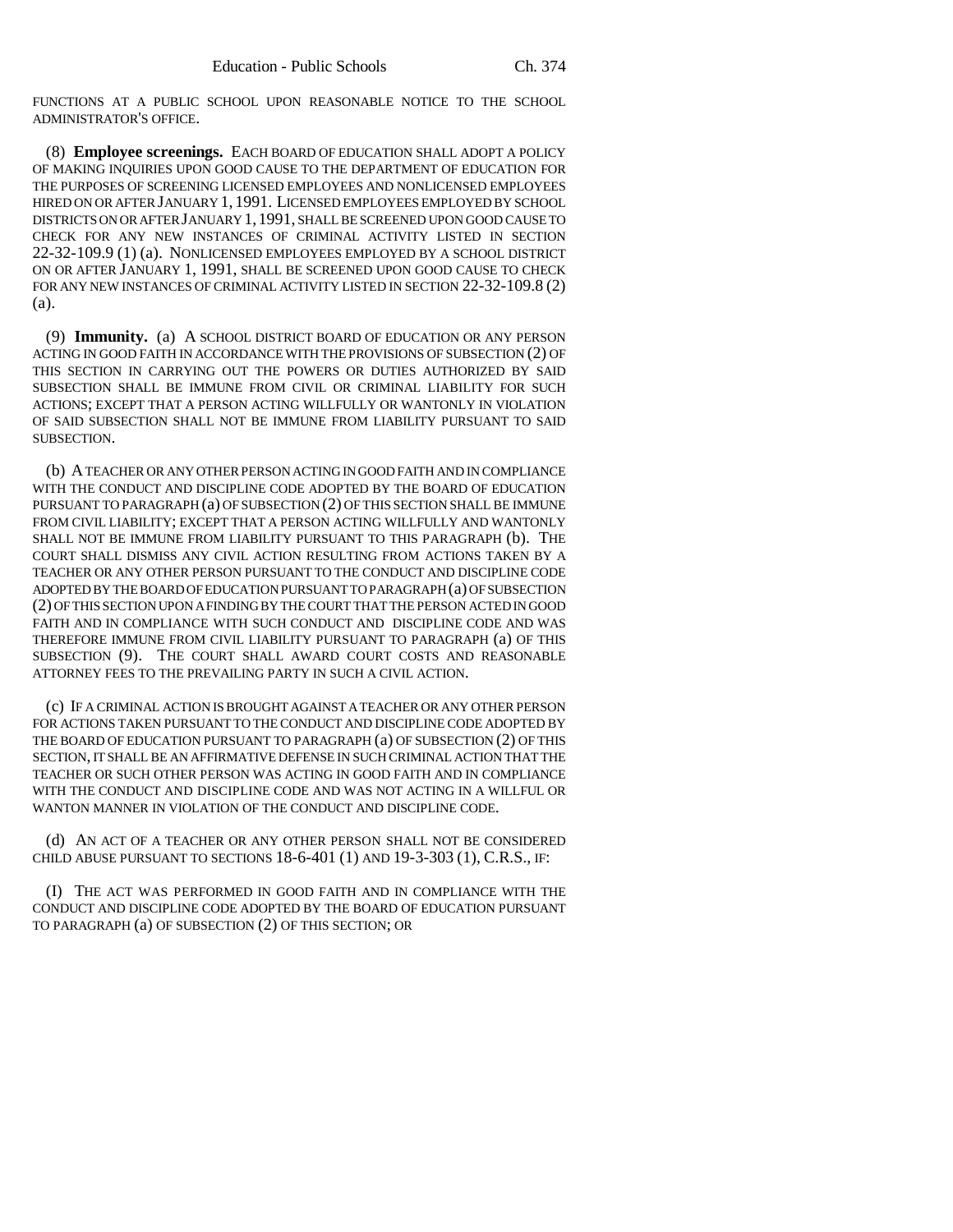(II) THE ACT WAS AN APPROPRIATE EXPRESSION OF AFFECTION OR EMOTIONAL SUPPORT, AS DETERMINED BY THE BOARD OF EDUCATION.

(e) A TEACHER OR ANY OTHER PERSON WHO ACTS IN GOOD FAITH AND IN COMPLIANCE WITH THE CONDUCT AND DISCIPLINE CODE ADOPTED BY THE BOARD OF EDUCATION PURSUANT TO PARAGRAPH (a) OF SUBSECTION (2) OF THIS SECTION SHALL NOT HAVE HIS OR HER CONTRACT NONRENEWED OR BE SUBJECT TO ANY DISCIPLINARY PROCEEDINGS, INCLUDING DISMISSAL, AS A RESULT OF SUCH LAWFUL ACTIONS, NOR SHALL THE ACTIONS OF THE TEACHER OR OTHER PERSON BE REFLECTED IN ANY WRITTEN EVALUATION OR OTHER PERSONNEL RECORD CONCERNING SUCH TEACHER OR OTHER PERSON.

(10) **Compliance with safe school reporting requirements.** IF THE STATE BOARD DETERMINES THAT A SCHOOL DISTRICT OR ONE OR MORE OF THE PUBLIC SCHOOLS IN A SCHOOL DISTRICT IS IN WILLFUL NONCOMPLIANCE WITH THE PROVISIONS OF PARAGRAPH (b) OF SUBSECTION (2) OF THIS SECTION, THE STATE'S SHARE OF THE SCHOOL DISTRICT'S TOTAL PROGRAM, AS DETERMINED PURSUANT TO ARTICLE 54 OF THIS TITLE, MAY BE SUBJECT TO FORFEITURE UNTIL THE SCHOOL DISTRICT AND EACH SCHOOL IN THE DISTRICT ATTAINS COMPLIANCE WITH THE PROVISIONS OF PARAGRAPH (b) OF SUBSECTION (2) OF THIS SECTION.

**SECTION 2.** 22-32-109 (1), Colorado Revised Statutes, is amended BY THE ADDITION OF A NEW PARAGRAPH to read:

**22-32-109. Board of education - specific duties.** (1) In addition to any other duty required to be performed by law, each board of education shall have and perform the following specific duties:

(cc) TO ADOPT A DRESS CODE POLICY FOR TEACHERS AND OTHER SCHOOL EMPLOYEES.

**SECTION 3. Repeal.** 22-32-109 (1) (w) and (1) (x), Colorado Revised Statutes, are repealed.

**SECTION 4. Repeal.** 22-32-110 (2), (3), (3.5), and (4), Colorado Revised Statutes, are repealed.

**SECTION 5.** 24-72-204 (3), Colorado Revised Statutes, is amended BY THE ADDITION OF A NEW PARAGRAPH to read:

**24-72-204. Allowance or denial of inspection - grounds - procedure - appeal.** (3) (e) (I) THE PROVISIONS OF THIS PARAGRAPH (e) SHALL APPLY TO ALL PUBLIC SCHOOLS AND SCHOOL DISTRICTS. NOTWITHSTANDING THE PROVISIONS OF SUBPARAGRAPH (I) OF PARAGRAPH (a) OF THIS SUBSECTION (3), UNDER POLICIES ADOPTED BY EACH LOCAL BOARD OF EDUCATION, CONSISTENT WITH APPLICABLE PROVISIONS OF THE FEDERAL "FAMILY EDUCATION RIGHTS AND PRIVACY ACT OF 1974" (FERPA), 20 U.S.C. SEC. 1232g, AND ALL FEDERAL REGULATIONS AND APPLICABLE GUIDELINES ADOPTED THERETO, INFORMATION DIRECTLY RELATED TO A STUDENT AND MAINTAINED BY A PUBLIC SCHOOL OR BY A PERSON ACTING FOR THE PUBLIC SCHOOL SHALL BE AVAILABLE FOR RELEASE IF THE DISCLOSURE MEETS ONE OR MORE OF THE FOLLOWING CONDITIONS: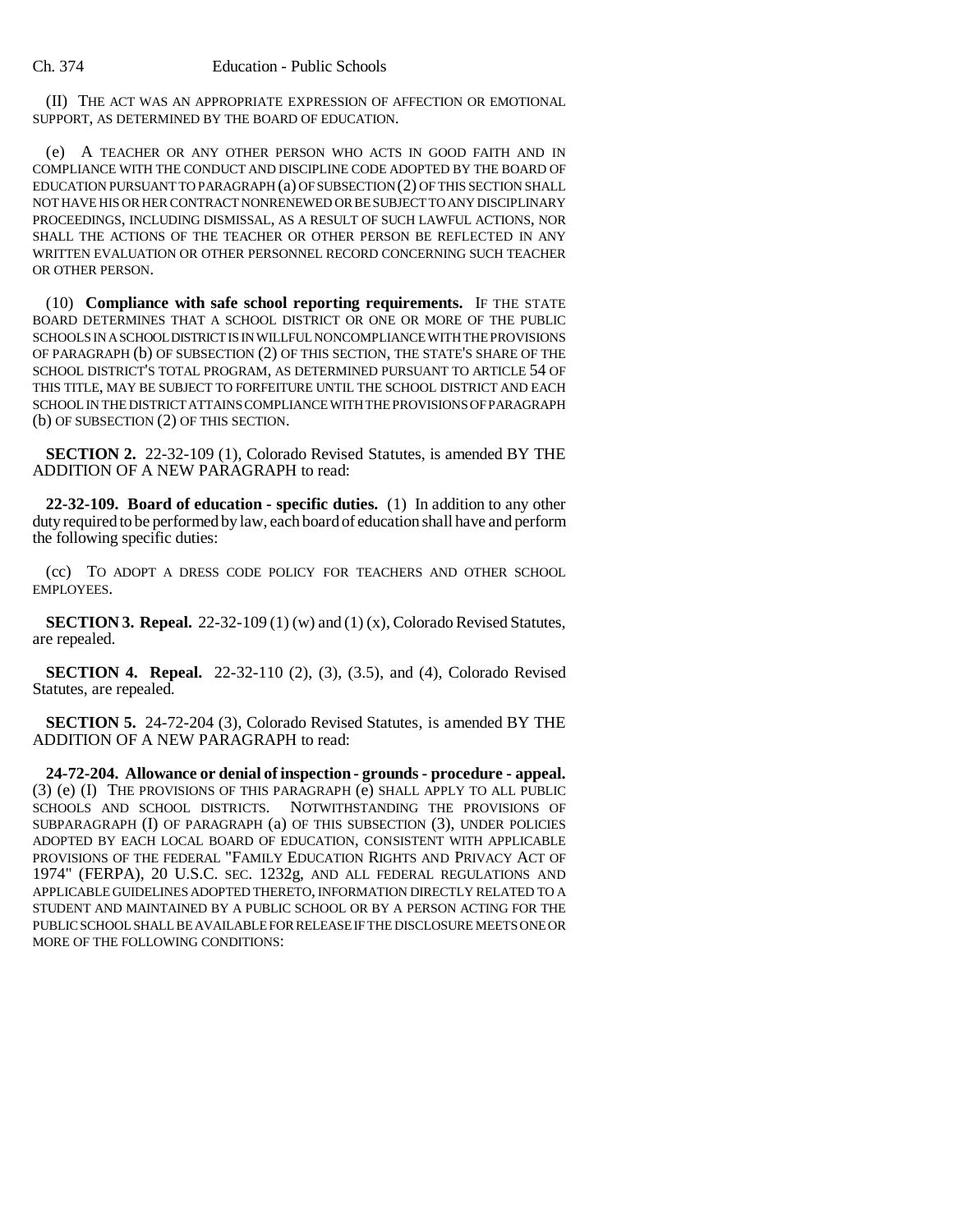(A) THE DISCLOSURE IS TO OTHER SCHOOL OFFICIALS, INCLUDING TEACHERS, WORKING IN THE SCHOOL AT WHICH THE STUDENT IS ENROLLED WHO HAVE SPECIFIC AND LEGITIMATE EDUCATIONAL INTERESTS IN THE INFORMATION FOR USE IN FURTHERING THE STUDENT'S ACADEMIC ACHIEVEMENT OR MAINTAINING A SAFE AND ORDERLY LEARNING ENVIRONMENT;

(B) THE DISCLOSURE IS TO OFFICIALS OF A SCHOOL AT WHICH THE STUDENT SEEKS OR INTENDS TO ENROLL OR THE DISCLOSURE IS TO OFFICIALS AT A SCHOOL AT WHICH THE STUDENT IS CURRENTLY ENROLLED OR RECEIVING SERVICES, AFTER MAKING A REASONABLE ATTEMPT TO NOTIFY THE STUDENT'S PARENT OR LEGAL GUARDIAN OR THE STUDENT IF HE OR SHE IS AT LEAST EIGHTEEN YEARS OF AGE OR ATTENDING AN INSTITUTION OF POSTSECONDARY EDUCATION, AS PRESCRIBED BY FEDERAL REGULATION;

(C) THE DISCLOSURE IS TO STATE OR LOCAL OFFICIALS OR AUTHORITIES IF THE DISCLOSURE CONCERNS THE JUVENILE JUSTICE SYSTEM AND THE SYSTEM'S ABILITY TO SERVE EFFECTIVELY, PRIOR TO ADJUDICATION, THE STUDENT WHOSE RECORDS ARE DISCLOSED AND IF THE OFFICIALS AND AUTHORITIES TO WHOM THE RECORDS ARE DISCLOSED CERTIFY IN WRITING THAT THE INFORMATION SHALL NOT BE DISCLOSED TO ANY OTHER PARTY, EXCEPT AS OTHERWISE PROVIDED BY LAW, WITHOUT THE PRIOR WRITTEN CONSENT OF THE STUDENT'S PARENT OR LEGAL GUARDIAN OR OF THE STUDENT IF HE OR SHE IS AT LEAST EIGHTEEN YEARS OF AGE OR IS ATTENDING AN INSTITUTION OF POSTSECONDARY EDUCATION;

(D) THE DISCLOSURE IS TO COMPLY WITH A JUDICIAL ORDER OR A LAWFULLY ISSUED SUBPOENA, IF A REASONABLE EFFORT IS MADE TO NOTIFY THE STUDENT'S PARENT OR LEGAL GUARDIAN OR THE STUDENT IF HE OR SHE IS AT LEAST EIGHTEEN YEARS OF AGE OR IS ATTENDING A POSTSECONDARY INSTITUTION ABOUT THE ORDER OR SUBPOENA IN ADVANCE OF COMPLIANCE, SO THAT SUCH PARENT, LEGAL GUARDIAN, OR STUDENT IS PROVIDED AN OPPORTUNITY TO SEEK PROTECTIVE ACTION, UNLESS THE DISCLOSURE IS IN COMPLIANCE WITH A FEDERAL GRAND JURY SUBPOENA OR ANY OTHER SUBPOENA ISSUED FOR A LAW ENFORCEMENT PURPOSE AND THE COURT OR THE ISSUING AGENCY HAS ORDERED THAT THE EXISTENCE OR CONTENTS OF THE SUBPOENA OR THE INFORMATION FURNISHED IN RESPONSE TO THE SUBPOENA NOT BE DISCLOSED;

(E) THE DISCLOSURE IS IN CONNECTION WITH AN EMERGENCY IF KNOWLEDGE OF THE INFORMATION IS NECESSARY TO PROTECT THE HEALTH OR SAFETY OF THE STUDENT OR OTHER INDIVIDUALS, AS SPECIFICALLY PRESCRIBED BY FEDERAL REGULATION.

(II) NOTHING IN THIS PARAGRAPH (e) SHALL PREVENT PUBLIC SCHOOL ADMINISTRATORS, TEACHERS, OR STAFF FROM DISCLOSING INFORMATION DERIVED FROM PERSONAL KNOWLEDGE OR OBSERVATION AND NOT DERIVED FROM A STUDENT'S RECORD MAINTAINED BY A PUBLIC SCHOOL OR A PERSON ACTING FOR THE PUBLIC SCHOOL.

**SECTION 6.** 19-1-304 (1) (a), Colorado Revised Statutes, is amended BY THE ADDITION OF A NEW SUBPARAGRAPH to read:

**19-1-304. Juvenile delinquency records.** (1) (a) **Court records - open.**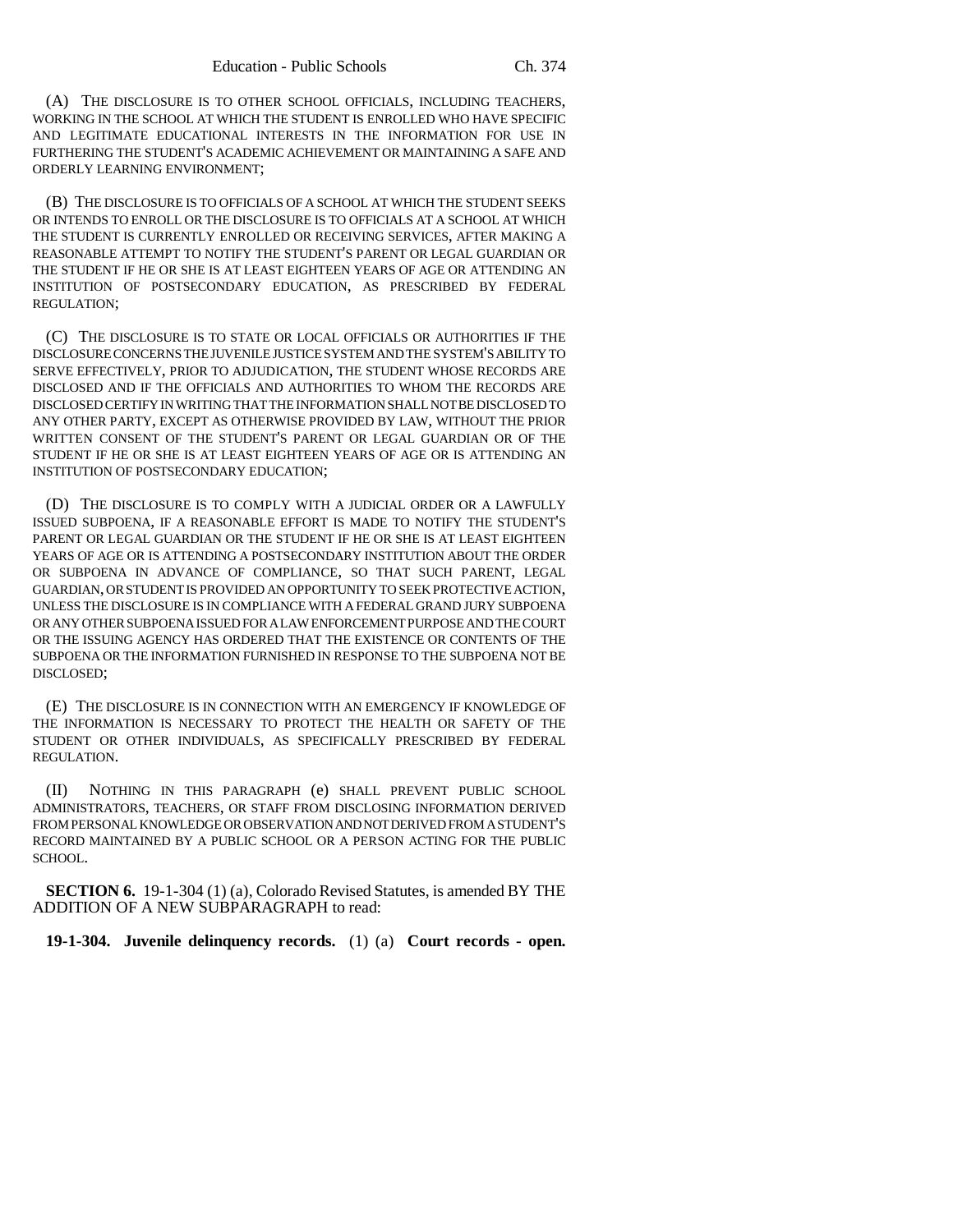Except as provided in paragraph (b.5) of this subsection (1), court records in juvenile delinquency proceedings or proceedings concerning a juvenile charged with the violation of any municipal ordinance except a traffic ordinance shall be open to inspection to the following persons without court order:

(XVI) THE PRINCIPAL, OR THE PRINCIPAL'S DESIGNEE, OF A SCHOOL IN WHICH THE JUVENILE IS OR WILL BE ENROLLED AS A STUDENT.

**SECTION 7.** The introductory portion to 19-1-304 (1) (c), Colorado Revised Statutes, is amended, and the said 19-1-304 (1) (c) is further amended BY THE ADDITION OF A NEW SUBPARAGRAPH, to read:

**19-1-304. Juvenile delinquency records.** (1) (c) **Probation records - limited access.** Except as otherwise authorized by section 19-1-303, a juvenile probation officer's records, whether or not part of the court file, shall not be open to inspection except as provided in subparagraphs (I) to  $(HX)$  (XI) of this paragraph (c):

(XI) TO THE PRINCIPAL, OR THE PRINCIPAL'S DESIGNEE, OF A SCHOOL IN WHICH THE JUVENILE IS OR WILL BE ENROLLED AS A STUDENT.

**SECTION 8.** 19-1-304, Colorado Revised Statutes, is amended BY THE ADDITION OF A NEW SUBSECTION to read:

**19-1-304. Juvenile delinquency records.** (5.5) WHENEVER A PETITION IS FILED IN JUVENILE COURT, THE PROSECUTING ATTORNEY, ON OR BEFORE THE NEXT SCHOOL DAY, SHALL NOTIFY THE PRINCIPAL OF THE SCHOOL IN WHICH THE JUVENILE IS ENROLLED AND SHALL PROVIDE SUCH PRINCIPAL WITH THE ARREST AND CRIMINAL RECORDS INFORMATION, AS DEFINED IN SECTION 24-72-302 (1), C.R.S.

**SECTION 9.** 19-1-103, Colorado Revised Statutes, is amended BY THE ADDITION OF A NEW SUBSECTION to read:

**19-1-103. Definitions.** As used in this title or in the specified portion of this title, unless the context otherwise requires:

(94.3) "SCHOOL", AS USED IN SECTION 19-1-304, MEANS A PUBLIC OR PAROCHIAL OR OTHER NONPUBLIC SCHOOL THAT PROVIDES A BASIC ACADEMIC EDUCATION IN COMPLIANCE WITH SCHOOL ATTENDANCE LAWS FOR STUDENTS IN GRADES ONE TO TWELVE. "BASIC ACADEMIC EDUCATION" HAS THE SAME MEANING AS SET FORTH IN SECTION 22-33-104 (2) (b), C.R.S.

**SECTION 10.** 22-63-202 (4), Colorado Revised Statutes, is amended to read:

**22-63-202. Employment contracts - contracts to be in writing - duration damage provision.** (4) (a) Notwithstanding the provisions of section 24-72-204 (3) (a), C.R.S., upon a request from a school district or a school concerning a person applying for a position as a teacher, a school district may disclose to the requesting school district or school the reason or reasons why a teacher left employment with the original school district. UPON THE SPECIFIC REQUEST OF A SCHOOL DISTRICT AT WHICH A TEACHER HAS APPLIED FOR EMPLOYMENT, A SCHOOL DISTRICT MAY DISCLOSE ANY PERTINENT PERFORMANCE RECORD OR DISCIPLINARY RECORD OF A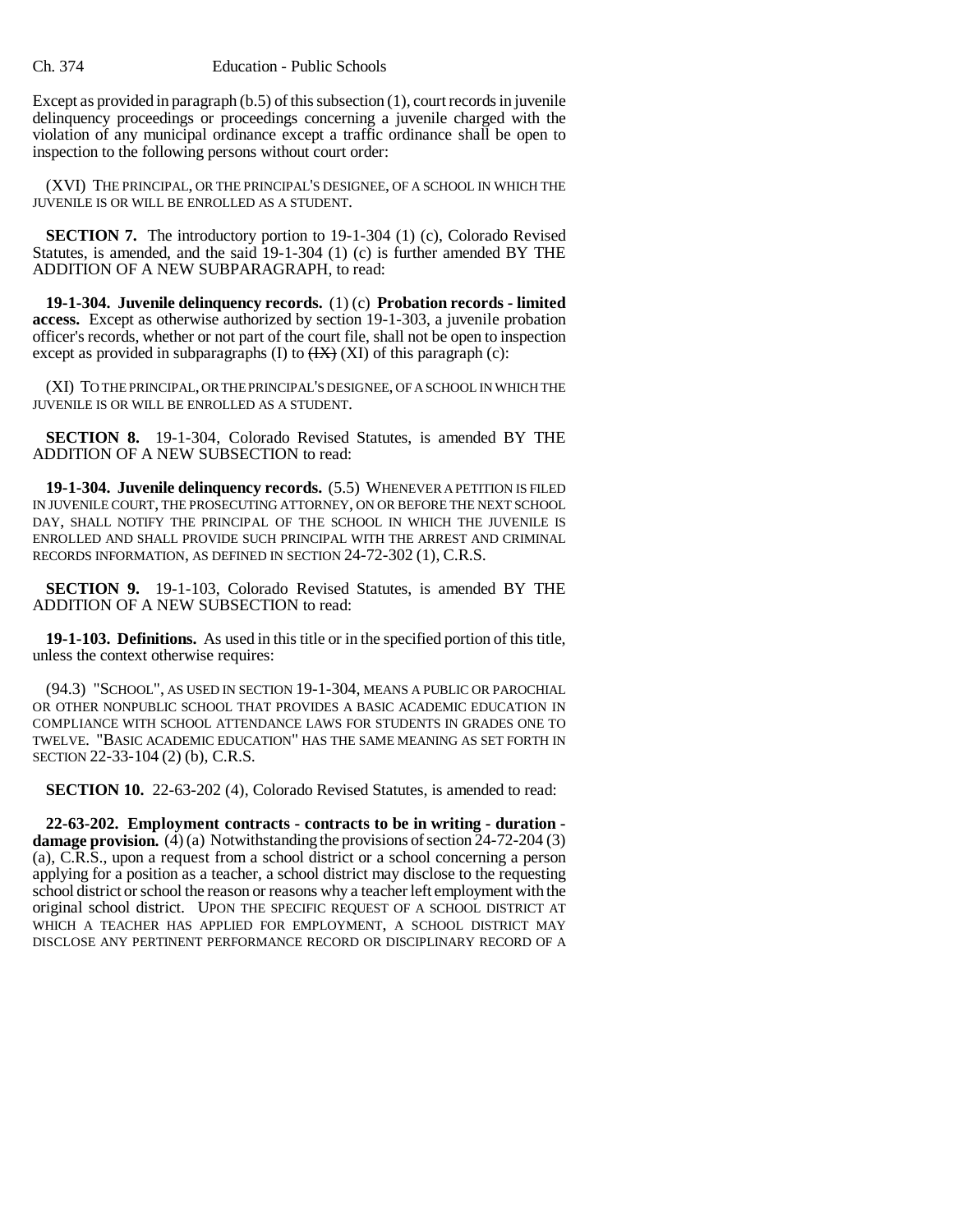Education - Public Schools Ch. 374

TEACHER THAT SPECIFICALLY RELATES TO ANY NEGLIGENT ACTION OF THE TEACHER THAT WAS FOUND TO HAVE ENDANGERED THE SAFETY AND SECURITY OF A STUDENT OR ANY DISCIPLINARY RECORD THAT RELATES TO BEHAVIOR BY THE TEACHER THAT WAS FOUND TO HAVE CONTRIBUTED TO A STUDENT'S VIOLATION OF THE SCHOOL DISTRICT'S CONDUCT AND DISCIPLINE CODE. The information disclosed pursuant to this paragraph (a) shall only be disclosed to personnel authorized to review the personnel file in the school district or school and to the person applying for a position as a teacher.

(b) No employment contract executed pursuant to this section shall contain a provision that restricts or prohibits a school district from disclosing to another school district or school the reason or reasons why a teacher left employment with the original school district OR FROM DISCLOSING TO ANOTHER SCHOOL DISTRICT ANY OF THE TEACHER'S DISCIPLINARY OR PERFORMANCE RECORDS PURSUANT TO PARAGRAPH (a) OF THIS SUBSECTION (4).

**SECTION 11.** Part 2 of article 33 of title 22. Colorado Revised Statutes, is amended to read:

## PART 2 EXPULSION PREVENTION PROGRAMS

**22-33-201. Legislative declaration.** The general assembly hereby finds that EXCEPT WHEN A STUDENT'S BEHAVIOR WOULD CAUSE IMMINENT HARM TO OTHERS IN THE SCHOOL OR WHEN AN INCIDENT REQUIRES AUTOMATIC EXPULSION AS DEFINED BY STATE LAW OR A SCHOOL'S CONDUCT AND DISCIPLINE CODE, expulsion should be the last step taken after several attempts to deal with a student who has discipline problems. The general assembly further finds that school districts should work with the student's parent or guardian and with state agencies and community-based nonprofit organizations to develop alternatives to help students who are at risk of expulsion before expulsion becomes a necessary step and to support students who are unable to avoid mandatory expulsion.

**22-33-201.5. Definitions.** For purposes of this part 2, unless the context otherwise requires:

(1) "Educational services" means any of the following types of services to provide instruction in the academic areas of reading, writing, mathematics, science, and social studies:

- (a) Tutoring services;
- (b) Alternative educational programs;
- (c) Vocational education programs.

**22-33-202. Identification of at-risk students.** (1) Each school district shall adopt policies to identify students who are at risk of suspension or expulsion from school. Students identified may include those who have been or are likely to be declared habitually truant or are likely to be declared habitually disruptive. The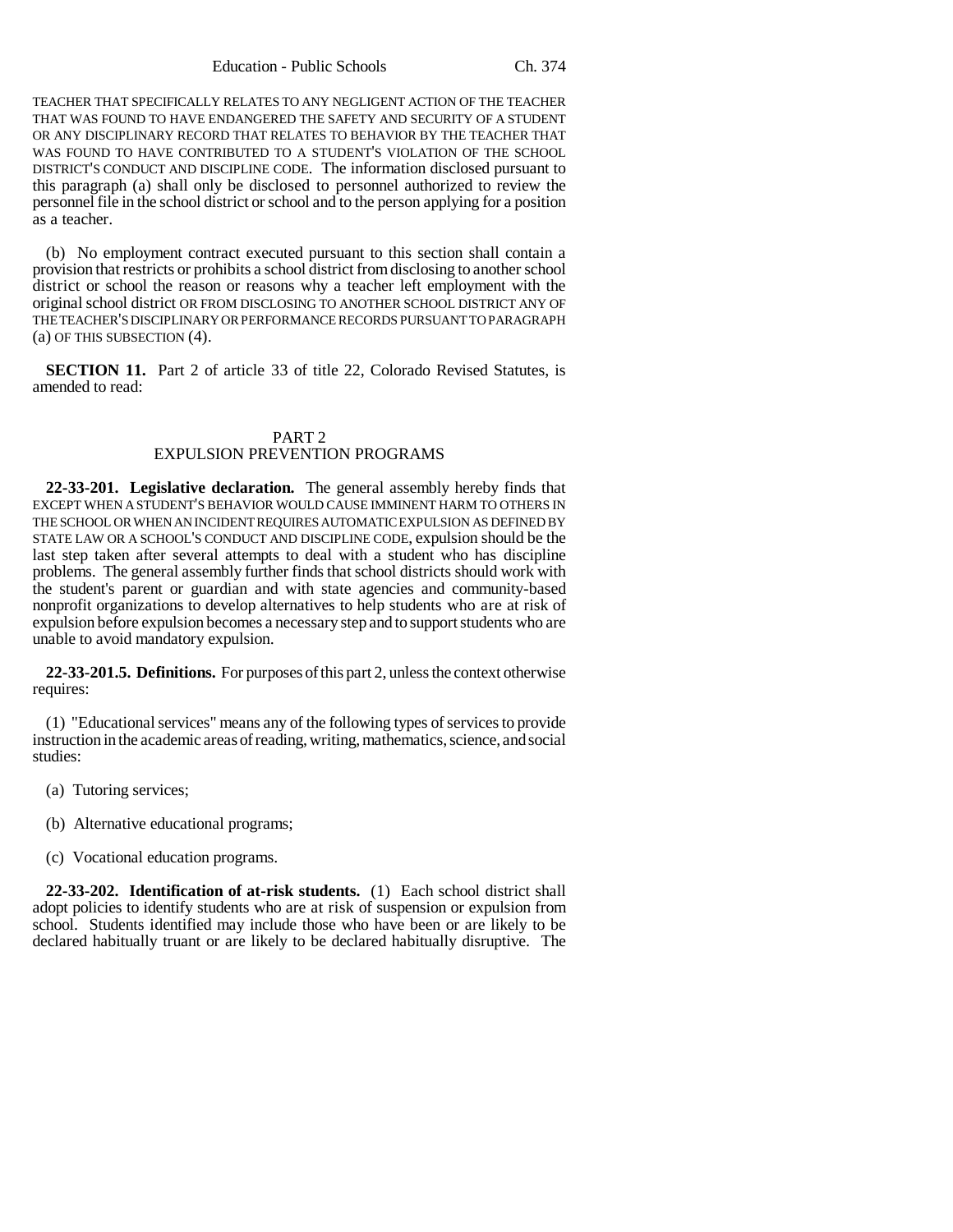school district shall provide students who are identified as at risk of suspension or expulsion with A PLAN TO PROVIDE the necessary support services to help them avoid expulsion. The school district shall work with the student's parent or guardian in providing said services and may provide said services through agreements with appropriate local governmental agencies, appropriate state agencies, community-based organizations, and institutions of higher education entered into pursuant to section 22-33-204. The failure of the school district to identify a student for participation in an expulsion prevention program or the failure of such program to remediate a student's behavior shall not be grounds to prevent school personnel from proceeding with appropriate disciplinary measures or used in any way as a defense in an expulsion proceeding.

(2) EACH SCHOOL DISTRICT MAY PROVIDE EDUCATIONAL SERVICES TO STUDENTS WHO ARE IDENTIFIED AS AT RISK OF SUSPENSION OR EXPULSION FROM SCHOOL. ANY SCHOOL DISTRICT THAT PROVIDES EDUCATIONAL SERVICES TO STUDENTS WHO ARE AT RISK OF SUSPENSION OR EXPULSION MAY APPLY FOR MONEYS THROUGH THE EXPELLED AND AT RISK STUDENT SERVICES GRANT PROGRAM ESTABLISHED IN SECTION 22-33-205 TO ASSIST IN PROVIDING SUCH EDUCATIONAL SERVICES.

**22-33-203. Educational alternatives for expelled students.** (1) Upon expelling a student, the school district shall provide information to the student's parent or guardian concerning the educational alternatives available to the student during the period of expulsion. If the parent or guardian chooses to provide a home-based educational program for the student, the school district shall assist the parent in obtaining appropriate curricula for the student if requested by the parent or guardian.

(2) (a) Except as otherwise provided in paragraph (b) of this subsection (2), upon request of a student or the student's parent or guardian, the school district shall provide, for any student who is expelled from the school district, any educational services that are deemed appropriate for the student by the school district. The educational services provided shall be designed to enable the student to return to school or THE SCHOOL IN WHICH HE OR SHE WAS ENROLLED PRIOR TO EXPULSION, to successfully complete the GED, OR TO ENROLL IN A NONPUBLIC, NONPAROCHIAL SCHOOL OR IN AN ALTERNATIVE SCHOOL, INCLUDING BUT NOT LIMITED TO A CHARTER SCHOOL OR A PILOT SCHOOL ESTABLISHED PURSUANT TO ARTICLE 38 OF THIS TITLE. The expelling school district shall determine the amount of credit the student shall receive toward graduation for the educational services provided pursuant to this section.

(b) The educational services provided pursuant to this section are designed to provide a second chance for the student to succeed in achieving an education. While receiving educational services, a student may be suspended or expelled pursuant to the discipline code of the school district providing the educational services and the provisions of part 1 of this article. Except as required by federal law, the expelling school district is not required to provide educational services to any student who is suspended or expelled while receiving educational services pursuant to this section until the period of the suspension or expulsion is completed.

(c) (I) Educational services provided pursuant to this section shall be provided by the expelling school district; except that if the expelling school district expelled fewer than fifty students in the preceding school year, the expelling school district may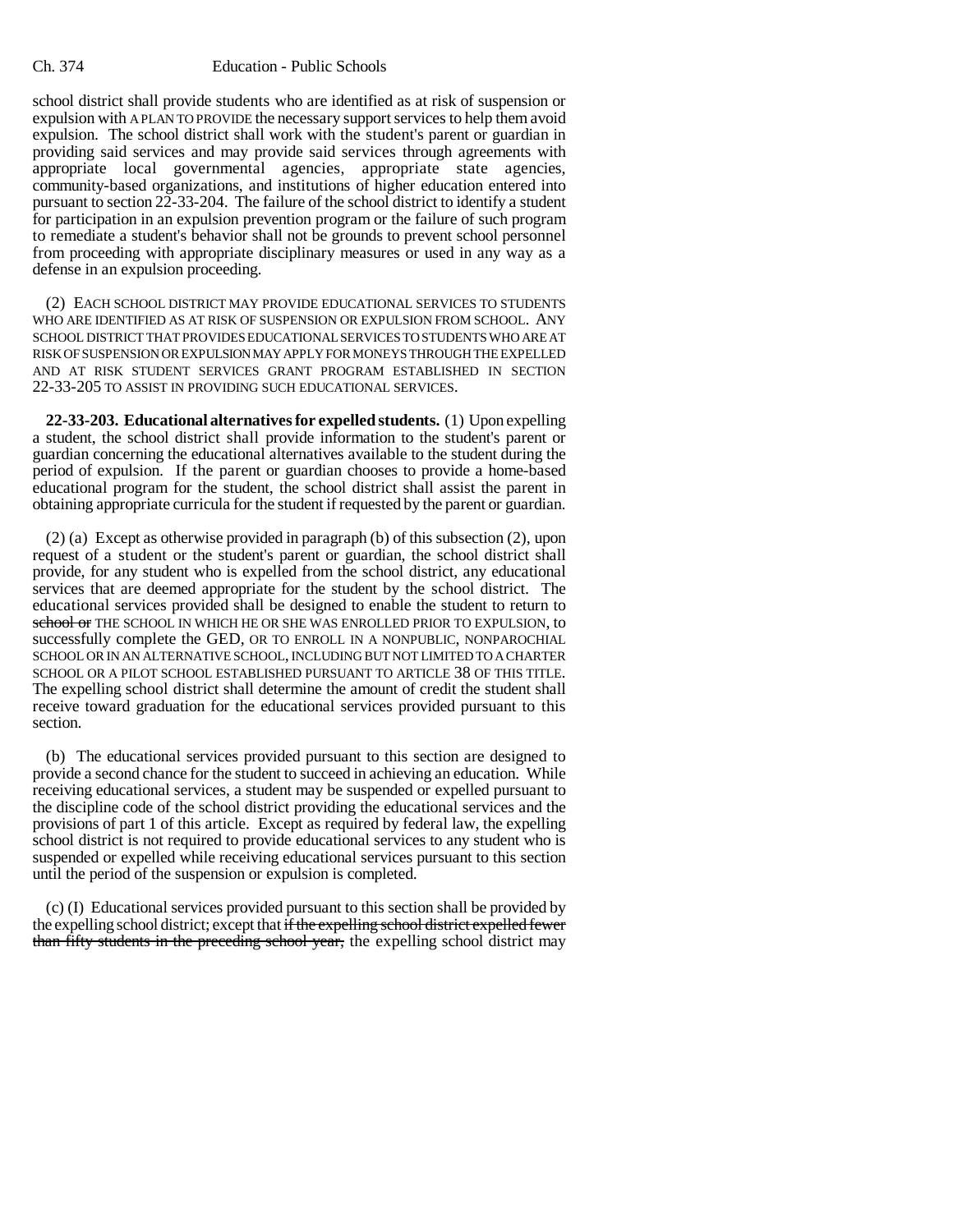provide educational services EITHER DIRECTLY OR in cooperation with one or more other school districts, boards of cooperative services, CHARTER SCHOOLS, NONPUBLIC, NONPAROCHIAL SCHOOLS, or pilot schools established pursuant to article 38 of this title under contract with the expelling school district. ANY PROGRAM OF EDUCATIONAL SERVICES PROVIDED BY A NONPUBLIC, NONPAROCHIAL SCHOOL SHALL BE SUBJECT TO APPROVAL BY THE STATE BOARD OF EDUCATION PURSUANT TO SECTION 22-2-107, C.R.S.

(II) Educational services may be provided by the school district through agreements entered into pursuant to section 22-33-204. The expelling school district need not provide the educational services on school district property. Any expelled student receiving educational services shall be included in the expelling school district's pupil enrollment as defined in section 22-54-103 (10).

 (d) If an expelled student is receiving educational services delivered by a school district other than the expelling school district, BY A CHARTER SCHOOL IN A SCHOOL DISTRICT OTHER THAN THE EXPELLING SCHOOL DISTRICT, by a board of cooperative services, BY A NONPUBLIC, NONPAROCHIAL SCHOOL, or by a pilot school pursuant to an agreement entered into pursuant to subparagraph  $(I)$  of paragraph  $(c)$  of this subsection (2), the expelling school district shall transfer eighty NINETY-FIVE percent of the district per pupil operating revenues, AS DEFINED IN SECTION 22-30.5-112 (2) (a.5) (II) to the school district, CHARTER SCHOOL, NONPUBLIC, NONPAROCHIAL SCHOOL, board of cooperative services, or pilot school that is providing educational services, reduced in proportion to the amount of time remaining in the school year at the time the student begins receiving educational services.

 (e) Any school district, CHARTER SCHOOL, NONPUBLIC, NONPAROCHIAL SCHOOL, BOARD OF COOPERATIVE SERVICES, OR PILOT SCHOOL that is providing educational services within the school district to expelled students pursuant to this subsection (2) may apply for moneys through the expelled student services grant program established in section 22-33-205 to assist in providing educational services.

(3) If a student is expelled for the remainder of the school year and the student is not receiving educational services pursuant to this section, the school district shall contact the expelled student's parent or guardian at least once every sixty days until the beginning of the next school year to determine whether the student is receiving educational services from some other source; except that the school district need not contact a student's parent or guardian after the student is enrolled in another school district or in an independent or parochial school or if the student is committed to the department of human services or is sentenced pursuant to article 2 of title 19, C.R.S.

(4) In addition to the educational services required under this section, a student who is at risk of suspension or expulsion or has been suspended or expelled, or the student's parent or guardian, may request any of the services provided by the school district through an agreement entered into pursuant to section 22-33-204, and the school district may provide such services.

**22-33-204. Services for at-risk students - agreements with state agencies and community organizations.** (1) Each school district, regardless of the number of students expelled by the district, may enter into agreements with appropriate local governmental agencies and, to the extent necessary, with the managing state agencies,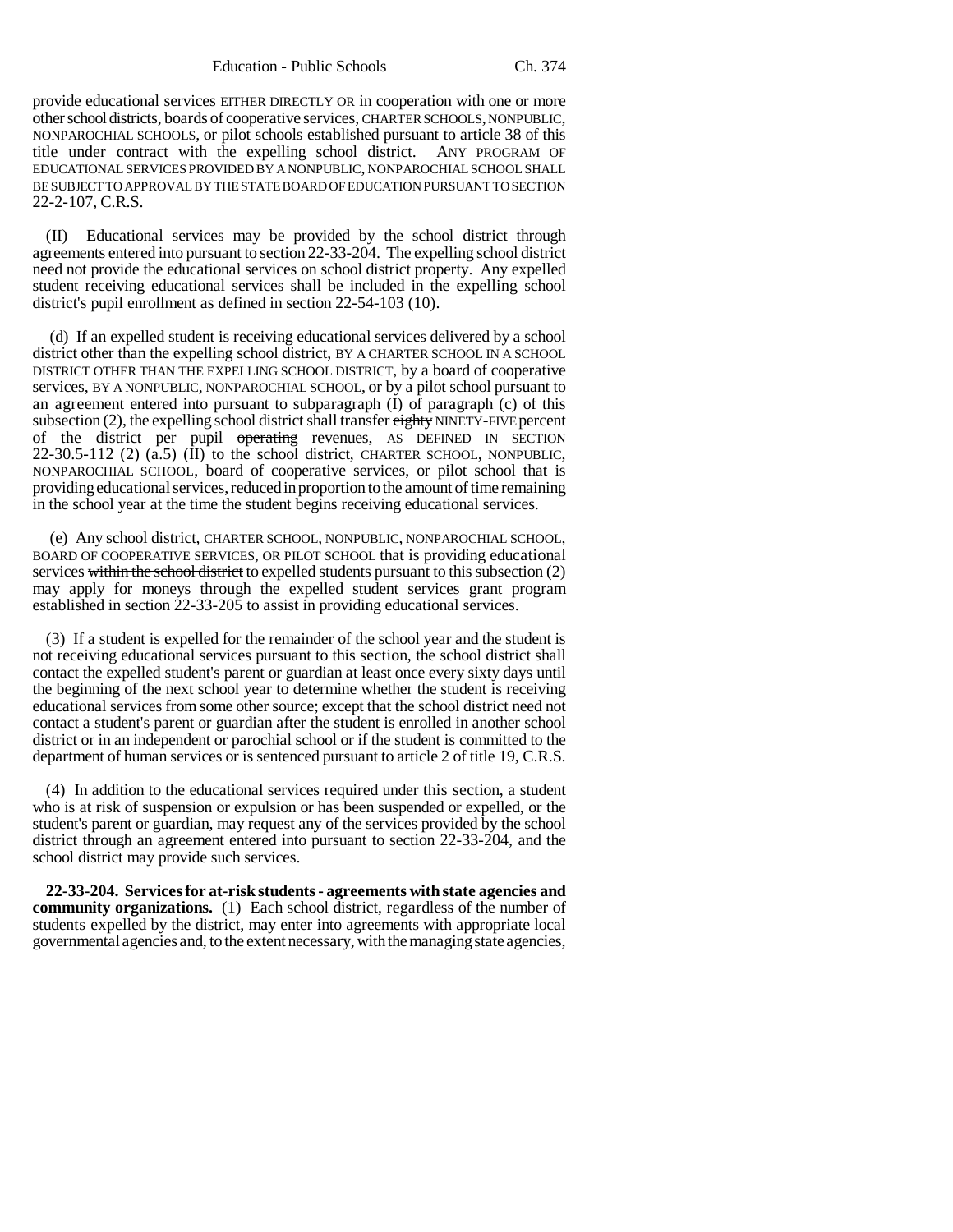#### Ch. 374 Education - Public Schools

including but not limited to the department of human services and the department of public health and environment, with community-based nonprofit AND FAITH-BASED organizations, WITH NONPUBLIC, NONPAROCHIAL SCHOOLS, with the department of military affairs, and with public and private institutions of higher education to work with the student's parent or guardian to provide services to any student who is identified as being at risk of suspension or expulsion or who has been suspended or expelled and to the student's family. ANY SERVICES PROVIDED PURSUANT TO AN AGREEMENT WITH A NONPUBLIC, NONPAROCHIAL SCHOOL SHALL BE SUBJECT TO APPROVAL BY THE STATE BOARD OF EDUCATION PURSUANT TO SECTION 22-2-107, C.R.S. Services provided through such agreements may include, but are not limited to:

(a) Educational services required to be provided under section 22-33-203 (2) AND ANY EDUCATIONAL SERVICES PROVIDED TO AT-RISK STUDENTS IDENTIFIED PURSUANT TO SECTION 22-33-202;

(b) Counseling services;

(c) Drug or alcohol-addiction treatment programs;

(d) Family preservation services.

(e) and (f) (Deleted by amendment, L. 98, p. 570, § 3, effective April 30, 1998.)

(2) At a minimum, each agreement entered into pursuant to this section shall specify the services to be provided under the agreement, the entity that will coordinate and oversee provision of the services, and the responsibilities of each entity entering into the agreement. In addition, each agreement shall require each entity entering into the agreement to contribute the services or funds for the provision of the services specified in the agreement. The agreement shall specify the services or the amount and source of funds that each entity will provide and the mechanism for providing said services or funds.

(3) Each school district shall use a portion of its per pupil operating revenue received pursuant to article 54 of this title to provide services under agreements entered into pursuant to this section for each student who is at risk of suspension or expulsion or who is suspended or expelled. In addition, the school district may use federal moneys, moneys received from any other state appropriation, and moneys received from any other public or private grant to provide said services.

**22-33-205. Services for expelled and at risk students - grants - criteria.** (1) (a) There is hereby established in the department of education the expelled AND AT RISK student services grant program, referred to in this section as the "program". The program shall provide grants to school districts, TO CHARTER SCHOOLS, TO ALTERNATIVE SCHOOLS WITHIN SCHOOL DISTRICTS, TO NONPUBLIC, NONPAROCHIAL SCHOOLS, TO BOARDS OF COOPERATIVE SERVICES, and to pilot schools established pursuant to article 38 of this title to assist them in providing educational services to expelled students pursuant to section 22-33-203 (2) and to students at risk of expulsion. Any school district that provides educational services within the school district pursuant to section 22-33-203 (2) and any pilot school that provides educational services pursuant to an agreement entered into pursuant to section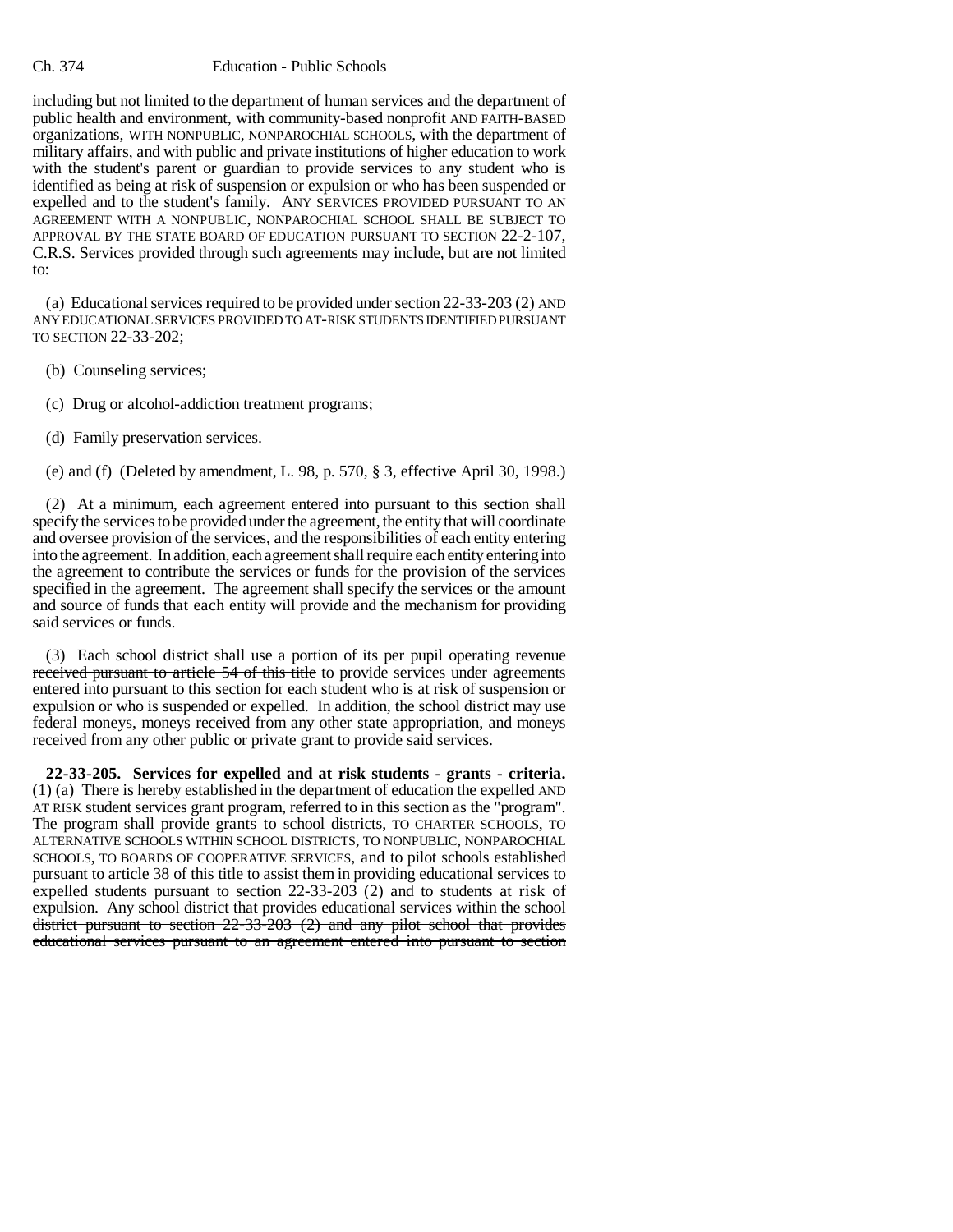## 22-33-203 (2) is eligible to participate in the grant program.

(b) In addition to school districts, CHARTER SCHOOLS, ALTERNATIVE SCHOOLS WITHIN SCHOOL DISTRICTS, NONPUBLIC, NONPAROCHIAL SCHOOLS, BOARDS OF COOPERATIVE SERVICES, and pilot schools, the department of military affairs may apply for a grant pursuant to the provisions of this section to assist the department with a program to provide educational services to expelled students; EXCEPT THAT NONPUBLIC, NONPAROCHIAL SCHOOLS MAY ONLY APPLY FOR A GRANT PURSUANT TO THE PROVISIONS OF THIS SECTION TO FUND EDUCATIONAL SERVICES THAT HAVE BEEN APPROVED BY THE STATE BOARD PURSUANT TO SECTION 22-2-107, C.R.S. The department shall follow application procedures established by the department of education pursuant to subsection (2) of this section. The department of education shall determine whether to award a grant to the department of military affairs and the amount of the grant.

(c) Grants awarded pursuant to this section shall be paid for out of any moneys appropriated to the department of education for implementation of the program.

(2) (a) The state board by rule shall establish application procedures by which a school district, A CHARTER SCHOOL, AN ALTERNATIVE SCHOOL WITHIN A SCHOOL DISTRICT, A NONPUBLIC, NONPAROCHIAL SCHOOL, A BOARD OF COOPERATIVE SERVICES, or a pilot school may annually apply for a grant under the program. At a minimum, the application shall include a plan for provision of educational services, including the type of educational services to be provided, and the estimated cost of providing such educational services, AND THE CRITERIA THAT WILL BE USED TO EVALUATE THE EFFECTIVENESS OF THE EDUCATIONAL SERVICES PROVIDED.

(b) The state board shall determine which of the applying school districts, CHARTER SCHOOLS, ALTERNATIVE SCHOOLS WITHIN SCHOOL DISTRICTS, NONPUBLIC, NONPAROCHIAL SCHOOLS, BOARDS OF COOPERATIVE SERVICES, and pilot schools shall receive grants and the amount of each grant. In awarding grants, the state board shall consider the following criteria:

(I) The costs incurred by the applying school district APPLICANT in providing educational services to expelled OR AT RISK students PURSUANT TO THE PROVISIONS OF THIS PART 2 during the school year preceding the school year for which the grant is requested;

(II) (Deleted by amendment, L. 98, p. 570, § 4, effective April 30,1998.)

(III) The number of expelled OR AT RISK students WHO ARE receiving educational services through the applying pilot school APPLICANT under agreements entered into pursuant to section  $22\overline{-33}$ - $203(2)$  THE PROVISIONS OF THIS PART 2 during the school year preceding the year for which the grant is requested;

(IV) The quality of educational services to be provided by the school district or pilot school APPLICANT under the plan;

(V) The cost-effectiveness of the educational services to be provided under the plan; and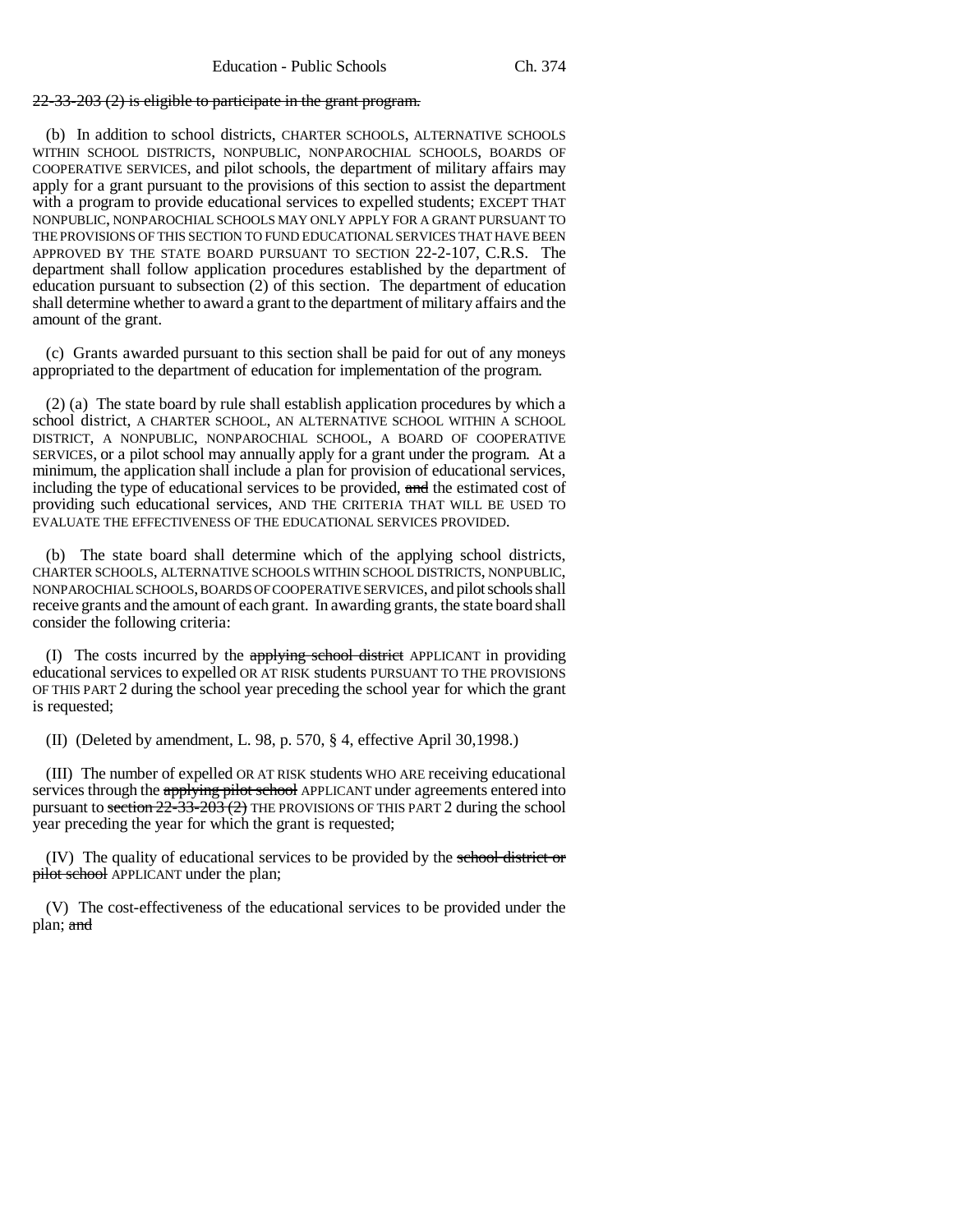(VI) The amount of funding received by the school district under article 54 of this title or by the pilot school APPLICANT in relation to the cost of the educational services provided under the plan; AND

(VII) IF THE APPLICANT IS SEEKING TO RENEW A GRANT OR HAS BEEN AWARDED A GRANT PURSUANT TO THIS SECTION IN THE PREVIOUS FIVE YEARS, THE DEMONSTRATED EFFECTIVENESS OF THE EDUCATIONAL SERVICES FUNDED BY THE PREVIOUS GRANT.

(3) THE STATE BOARD SHALL ANNUALLY AWARD AT LEAST FORTY-FIVE PERCENT OF ANY MONEYS APPROPRIATED FOR THIS GRANT PROGRAM TO APPLICANTS WHO PROVIDE EDUCATIONAL SERVICES TO STUDENTS FROM MORE THAN ONE SCHOOL DISTRICT.

**SECTION 12.** 22-33-106 (1) (c.5), Colorado Revised Statutes, is amended to read:

**22-33-106. Grounds for suspension, expulsion, and denial of admission.** (1) The following shall be grounds for suspension or expulsion of a child from a public school during a school year:

(c.5) (I) Declaration as an habitually disruptive student pursuant to the provisions of this paragraph (c.5), which expulsion shall be mandatory.

(II) For purposes of this paragraph (c.5), "habitually disruptive student" means a child who has been suspended pursuant to paragraph (a), (b), (c), or (d) of this subsection (1) three times during the course of the school year for causing a material and substantial disruption in the classroom, on school grounds, on school vehicles, or at school activities or events, because of behavior that was initiated, willful, and overt on the part of the child. ANY STUDENT WHO IS ENROLLED IN A PUBLIC SCHOOL MAY BE SUBJECT TO BEING DECLARED AN HABITUALLY DISRUPTIVE STUDENT.

(III) The student and the parent, LEGAL guardian, or legal custodian shall have been notified in writing of each suspension counted toward declaring the student as habitually disruptive pursuant to this paragraph (c.5) AND THE STUDENT AND PARENT, LEGAL GUARDIAN, OR LEGAL CUSTODIAN SHALL HAVE BEEN NOTIFIED IN WRITING AND BY TELEPHONE OR OTHER MEANS AT THE HOME OR THE PLACE OF EMPLOYMENT OF THE PARENT OR LEGAL GUARDIAN OF THE DEFINITION OF "HABITUALLY DISRUPTIVE STUDENT" AND THE MANDATORY EXPULSION OF SUCH STUDENTS.

(IV) No child shall be declared to be an habitually disruptive student prior to the development of a remedial discipline plan for the child that shall address the child's disruptive behavior, his or her educational needs, and the goal of keeping the child in school. The remedial discipline plan shall be developed after the second suspension for a material and substantial disruption. The district shall encourage and solicit the full participation of the child's parent, guardian, or legal custodian in the development of the remedial discipline plan.

**SECTION 13.** 22-1-120 (3), Colorado Revised Statutes, is amended to read:

**22-1-120. Rights of free expression for public school students.** (3) Nothing in this section shall be interpreted to authorize the publication or distribution IN ANY